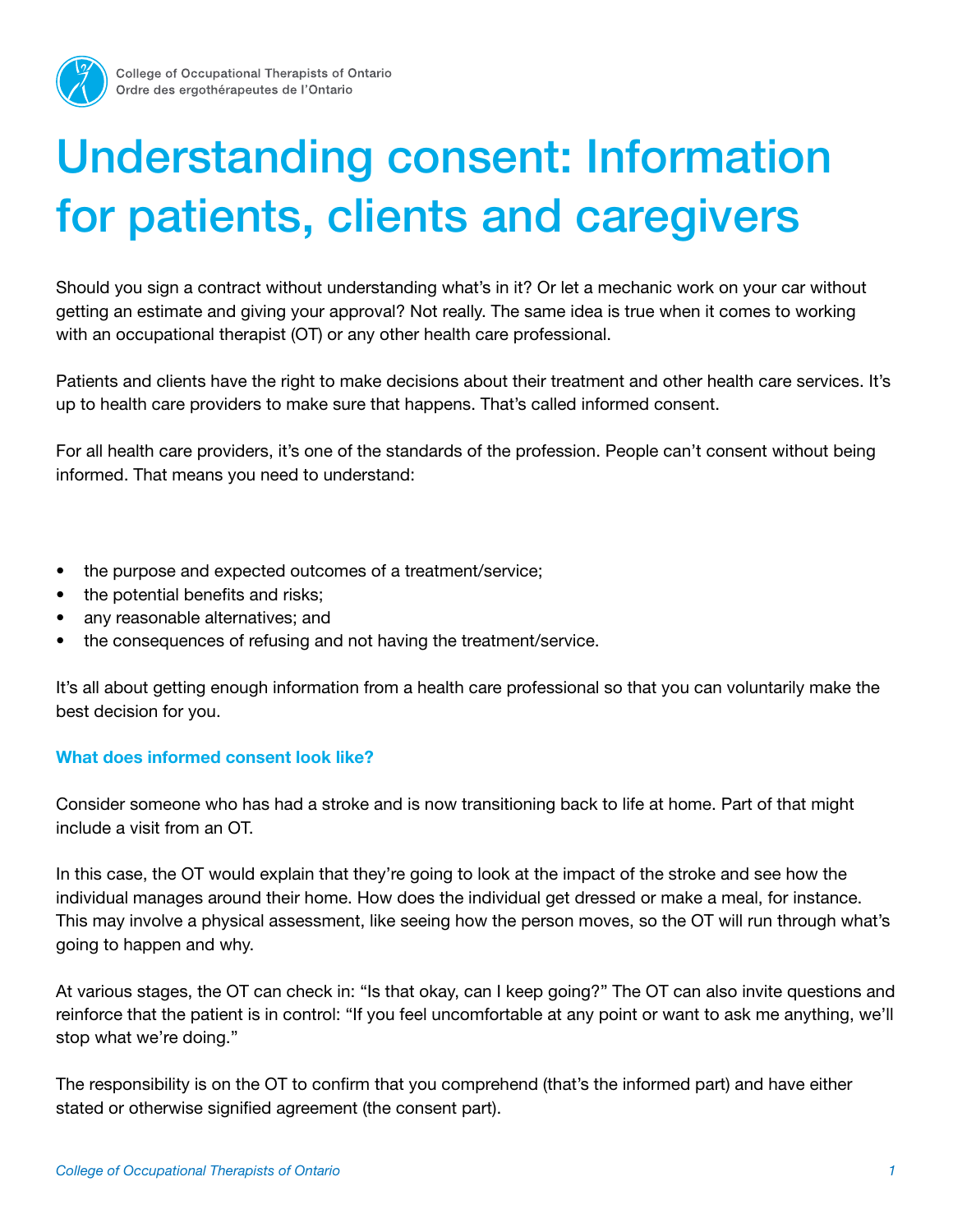Consent can be oral (like saying okay), written (signing a form) or implied. For example, if an OT needs you to move your arm and you stick it out and follow instructions, that can be implied consent. If, on the other hand, you grimace and move away, that can be taken as a sign you haven't consented.

As the patient or client, you're entitled to say yes or no, and take time to think first. Ask as many questions as you need. What is being done? Why? Will any information be shared (like the results of an assessment)? Get clear explanations, without any jargon.

"To confirm that it's okay to proceed, the OT needs to use language that meets the needs of the client," says Sandra Carter, Practice Advisor for the College of Occupational Therapists of Ontario.

You shouldn't feel rushed or pressured. The obligation is on the health care provider to ensure you're informed and have given consent (or not) to every aspect of a course of action, which means looking for obvious signs that you understand.

## The choice is yours

Even after you're given consent, you have the right to change your mind – at any time, and for any reason. Consent must be specific to a treatment or service. So if you give consent to one thing, it doesn't mean you are consenting to everything. Turning down a recommended approach also doesn't necessarily mean you're not giving consent to anything at all.

Changing an approach requires new consent. Take an OT working with a client to find the right bath seat. Let's say the one being tested isn't suitable. So, the OT suggests an alternative piece of equipment, like a tub transfer bench, and gives the reasons (the seat would be unsafe), risks and limitations (the bench costs more and is harder to remove from the tub) and benefits (the bench is safer and sturdier, with less risk of a fall).

With all of that information provided and discussed, the OT asks for the client's approval to proceed with testing out a transfer bench.

In all instances, your OT needs to run through the options, and explain the pros and cons associated with each. And also respect your decisions. It's all about you, and your OT should never make decisions for you. This is all a legal right, covered in the Health Care Consent Act. The only exceptions are emergency situations, where someone is at serious risk if a treatment isn't delivered promptly.

An important principle is that consent is based on capacity. In other words, people must be capable of giving consent.

Not everyone is. A person is able to make decisions about a treatment if they're able to understand the relevant information and appreciate the implications of a decision or lack of decision.

A person is presumed to be capable of making health care decisions unless there are reasonable grounds to suspect incapacity, like an intellectual disability. If someone isn't capable, an OT can seek consent from